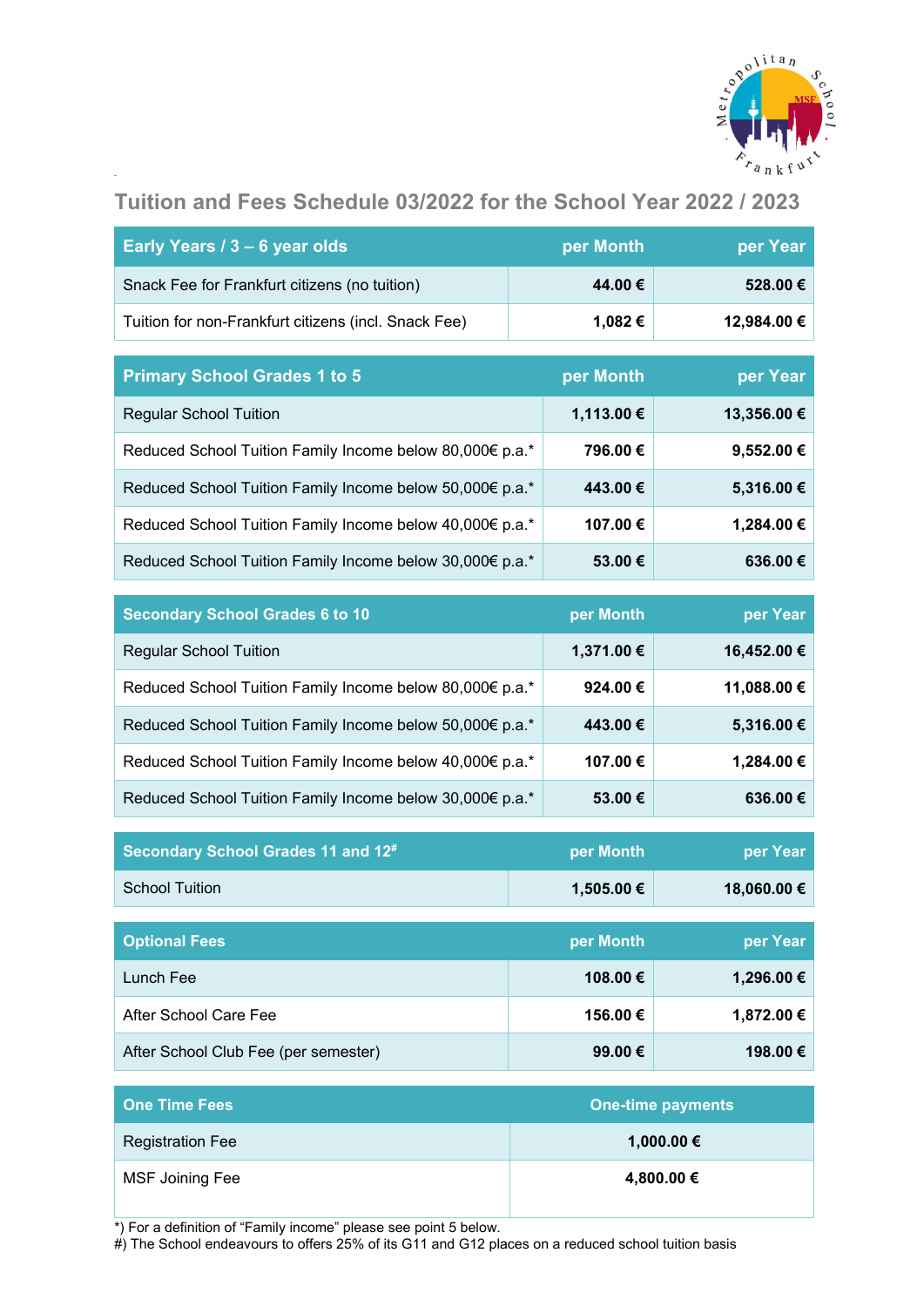

# **1. Registration Fee**

The Registration Fee of 1,000 € is a one-time fee covering the cost of admitting, assessing and registering a child. It is due within two weeks after having received the acceptance letter.

# **2. Joining Fee**

The Joining Fee of 4,800 € is a one-time fee for enrollment of the child on the MSF student role as of the first day of school at Metropolitan School Frankfurt gGmbH ("MSF" or "the School"). This fee is payable within four weeks of having received the school contract. For students whose enrollment is contractually limited to a period of less than 6 months only half of this fee is payable, otherwise the full Joining Fee applies.

# **3. Early Years' Tuition and Fees**

The Early Years Tuition covers supervision and teaching services from 8:00 – 17:30 during Early Years School days according to the MSF Calendar. The MSF core programme runs from 8:30 - 15:30. Corona related laws may reduce the allowed programme hours. The Early Years Tuition covers a morning and afternoon fruit/vegetable snack. The Early Years Tuition for Frankfurt citizens is set by the City of Frankfurt in December for the next calendar year.

## **4. Primary and Secondary School Tuition**

The Tuition covers the School Day which starts at 8:25 and finishes at 15:30 during school days according to the MSF School calendar. Corona related laws may reduce the allowed programme hours and/or replace on campus instruction by remote learning and/or online learning.

Parents may opt for an income-adjusted tuition rate for their child. The monthly school fee depends upon the legal guardians' (*Erziehungsberechtigte*) sum of all positive gross earnings (*Summe der positiven Einkünfte*) and their total assets.

**Income adjusted tuition rates are only available for families, not for corporates** or other employers or organisations. In case of any full or partial tuition cover or reimbursement of school fees by an employer or company or other organization to the family (or directly to MSF), the normal tuition will apply. Since income adjusted tuition is designed to support families, not corporates, **exceptions from this rule are not possible.** 

In order to qualify for an income-adjusted tuition for the following Academic Year, parents must submit **by 30<sup>th</sup> April** (no deadline extension possible due to MSF Board policies):

- 1. A copy of their final Income Tax Report(s) of the year before the last year (*endgültige Einkommensteuerbescheide (EStB) des vorletzten Jahres, keine vorläufigen EStB*)
- 2. A recent payslip (Gehaltsbescheinigung) showing their current monthly income or in the absence of that a confirmation by their tax consultant about their income during the current year so far and an estimate for their income during the rest of the calendar year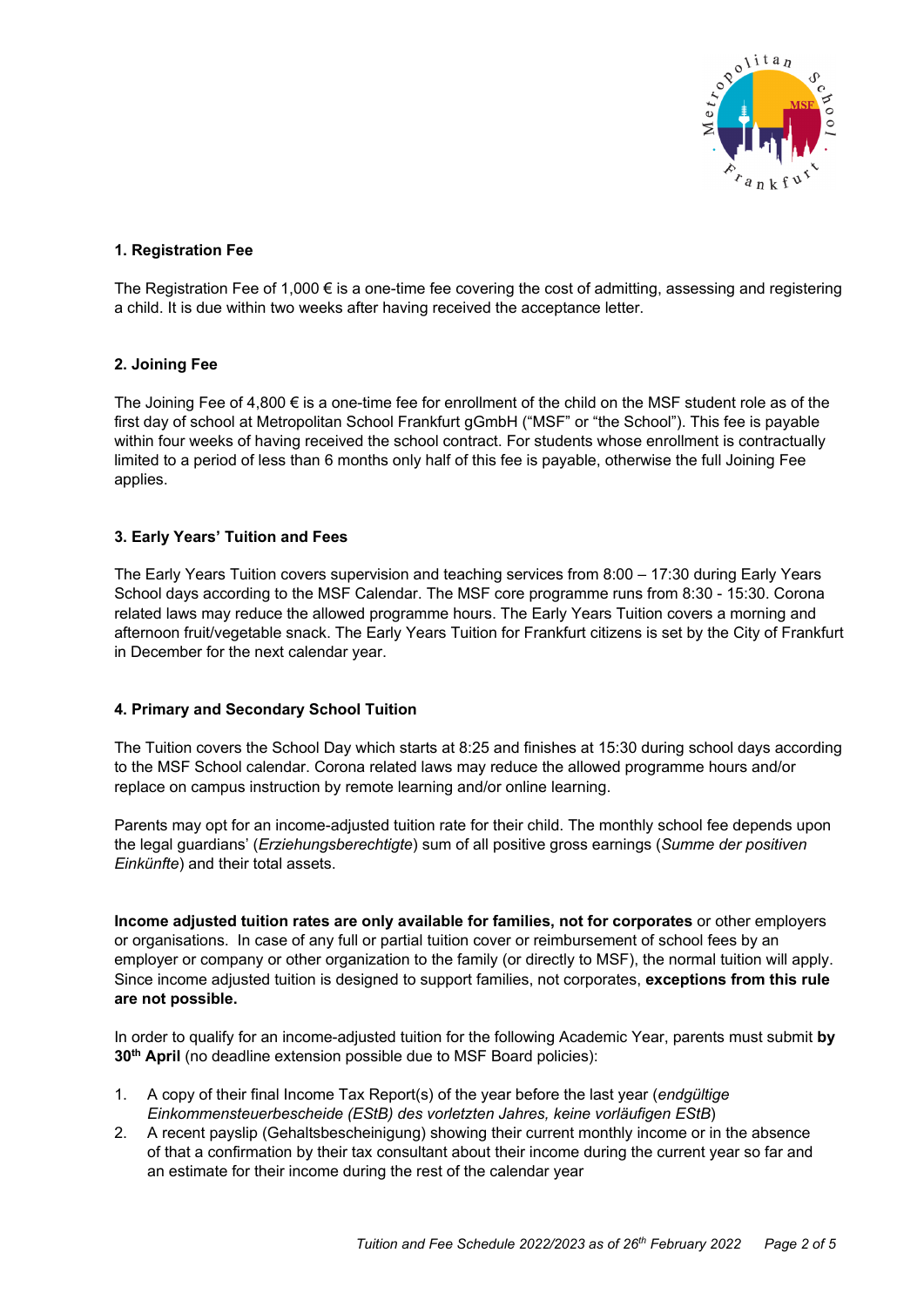

- 3. A copy of the employment contract to verify whether there are any other employment benefits such as tuition support or housing cost support, etc.
- 4. A list of assets owned (*Vermögensaufstellung*) showing less than 100.000 € in total family assets (both guardians'/parents' sum of assets) to allow MSF an allocation of reduced tuition and fees to families who actually need financial support.

In the absence of ANY of these documents presented at the latest by 30<sup>th</sup> April, the regular, **higher tuition rates for the school year starting in August will apply.** Please note that in order to ensure the fairness of this process to all members of our school community, any attempt to withhold or falsify relevant records or information will automatically lead to a rejection of the application for reduced tuition. In order for the fee reduction process to run in an organized and timely manner, there will be no deadline extensions. Income Tax Reports or other required documents sent or presented after the deadline cannot be recognized.

## **5. MSF Scholarships**

Grade 1 to Grade 10 families who did not qualify for a reduced school tuition may confidentially apply for an "MSF Scholarship" that reduces the normally payable monthly tuition by 50% for one Academic Year.

Grade 11 and 12 families may confidentially apply for an "MSF IB Diploma Years Scholarship" in May of each Academic Year for the following Academic Year.

A detailed scholarship letter for both MSF Scholarships will be sent to all parents by the end of May. The MSF Board will decide on scholarship allocations by mid-June.

## **6. Late Enrolment and Early Termination**

For late enrollment and early termination the "Late Enrollment and Early Termination" schedule below applies:

#### **Late Enrollment Payment Schedule**

| $\vert$ 1 <sup>st</sup> day of school in | 'Aug | <b>Sep</b> | Oct | <b>Nov</b> | <b>Dec</b> | - Jan | <b>Feb</b> | Mar | <b>Apr</b> | <b>May</b> | -Jun |
|------------------------------------------|------|------------|-----|------------|------------|-------|------------|-----|------------|------------|------|
| % of annual Tuition<br>payable           | 100% | 100%       | 95% | 85%        | 75%        | 65%   | 55%        | 45% | 35%        | 25%        | 15%  |

#### **Early Termination Payment Schedule**

| <b>Termination effective</b><br>on the last day of | Aug | <b>Sep</b> | Oct | <b>Nov</b> | Dec: | /Jan | Feb | Mar | <b>Apr</b> | Mav     | Jun  |
|----------------------------------------------------|-----|------------|-----|------------|------|------|-----|-----|------------|---------|------|
| % of annual Tuition<br>payable                     | 25% | 40%        | 45% | 50%        | 55%  | 65%  | 75% | 85% | 95%        | $100\%$ | 100% |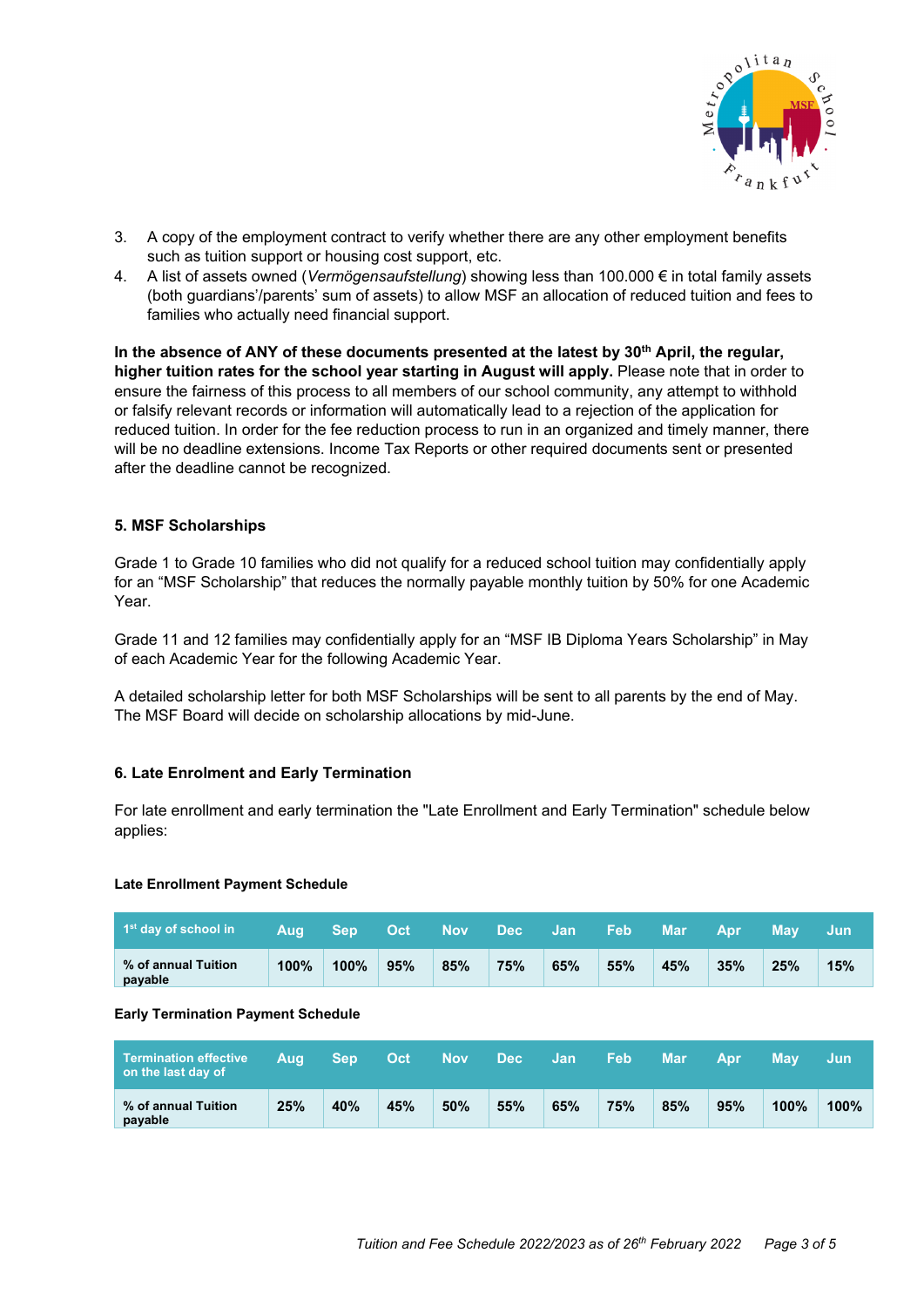

For students leaving at the end of the academic Year, notice must be given by the 31<sup>st</sup> March prior to the end of the Academic year.

In case notice is given between the  $1<sup>st</sup>$  April and the  $31<sup>st</sup>$  July, the Early Termination Table above applies plus 25% of the following school year's tuition as the school will have hired teachers fo the new Academic Year based upon the 31<sup>st</sup> March reported number of students registered for the new school year.

For students leaving the School during the school year there is a two month notice period effective as of the last day of the month (*zweimonatige Kündigungsfrist zum Monatsende*). The above Early Termination Payment Schedule applies as of that effective termination date.

In case of any termination of a signed MSF school for a new student who has not started attending the school yet and where the termination is received by the school before the beginning of the new Academic Year a payment of 25% of the following school year's tuition is due and payable.

## **7. Other Costs**

External **Examination Fees:** The external cost of correcting the IGCSE and IB Diploma examinations by external examiners will be charged to the MSF parents separately by invoice after the exams have been taken. The **IGCSE examination fees** for next school year will be approximately 99 € per examination subject with the exception of Coordinated Science (double award) which will be charged at approximately 198 €.

External **IB-Diploma examination fees** for next school year will be approximately 144 € registration fee and 95 € fee per subject plus 100 € for ToK, EE, CAS so in total approximately 814 €. If required, Grade 11 and 12 families may confidentially notify school management about their financial position in order to receive school funding for those external examination fees.

**School trips and excursions:** are charged separately. Starting in Grade 3, there are overnight school trips which enrich the overall educational programme. The cost varies depending on the length, venue and programme of the trip. Families who find it difficult to pay for these school trips should confidentially notify school management about their financial position in order to receive school funding for part or all of the relevant school trip cost.

**Afterschool Care:** is an optional supervision programme ("*Hort*") for Grade 1 to Grade 6 students, allowing parents to have coverage from 8:00 – 17:30. Corona related laws may reduce the allowed programme hours. There is a monthly fee for regular Afterschool Care. For an occasional use of Afterschool Care (ad hoc) the fee is 25  $\epsilon$  per day, respectively 70  $\epsilon$  per week, respectively 200  $\epsilon$  per month.

**Afterschool Clubs**: run from 15:40 – 16:40 and cover a wide variety of non-compulsory afterschool clubs offered to students in Grade 1 and above. Corona related laws may reduce the allowed programme hours. Clubs may include team sports, choir, school band, homework club, yearbook club, chess club, MSF newspaper club and other activities. There is a fee per semester for Afterschool Clubs (one-time fee for 6 months).

**Lunch:** The daily served hot lunch is optional and can be ordered through the school office. There is a 15 day notice period to the end of each month. The annual cost of lunches is divided by 12 and charged monthly by direct debit on the first day of each month. Cancelling lunch before the school holidays and re-signing after the school holidays is not possible. The lunch fee is payable per month for each calendar month of the year including holiday months (annual cost of lunch is divided by 12).